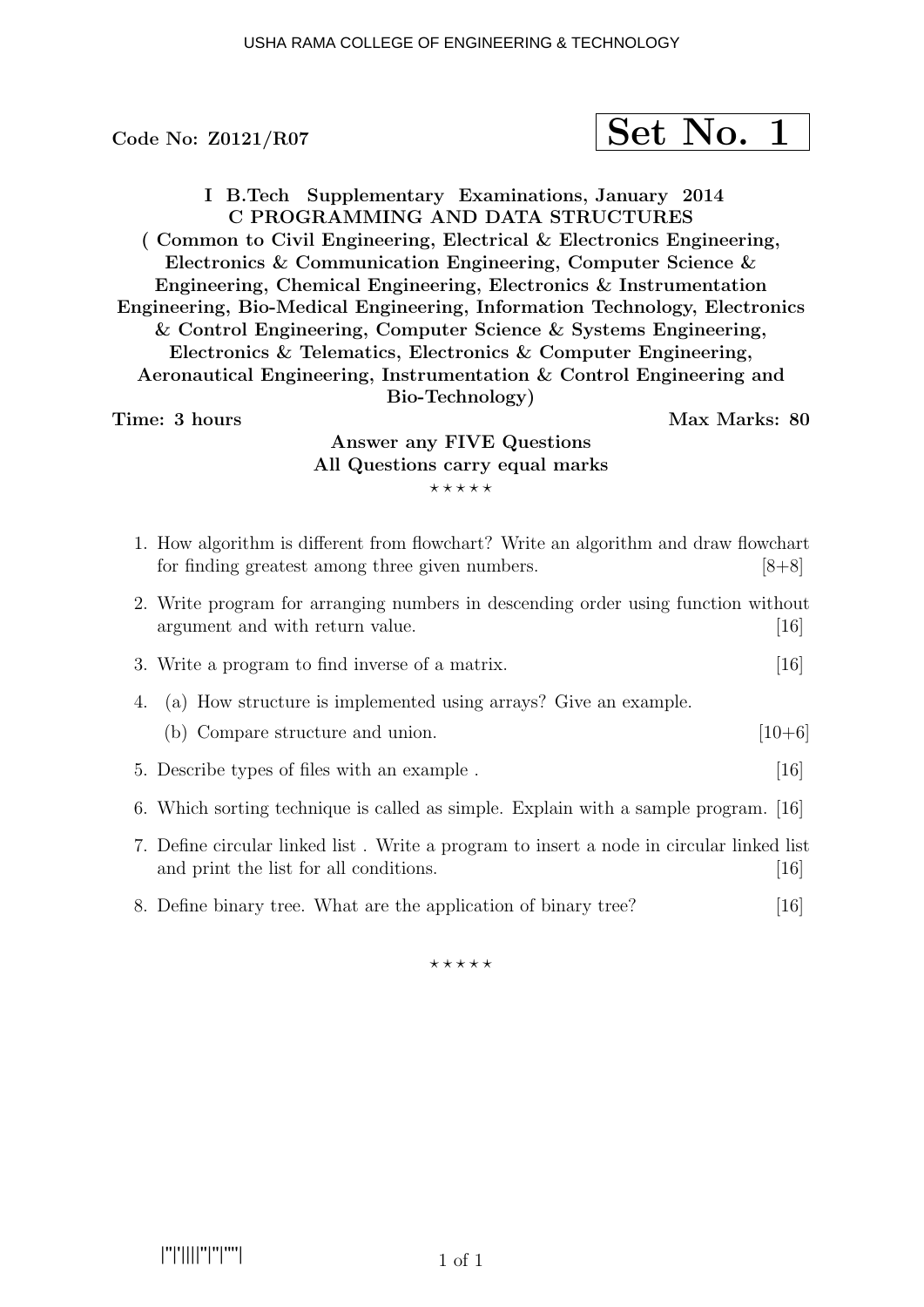# Code No:  $Z0121/R07$  Set No. 2

I B.Tech Supplementary Examinations, January 2014 C PROGRAMMING AND DATA STRUCTURES ( Common to Civil Engineering, Electrical & Electronics Engineering, Electronics & Communication Engineering, Computer Science & Engineering, Chemical Engineering, Electronics & Instrumentation Engineering, Bio-Medical Engineering, Information Technology, Electronics & Control Engineering, Computer Science & Systems Engineering, Electronics & Telematics, Electronics & Computer Engineering, Aeronautical Engineering, Instrumentation & Control Engineering and Bio-Technology) Time: 3 hours and the set of the set of the Max Marks: 80

### Answer any FIVE Questions All Questions carry equal marks  $***$ \*\*

- 1. (a) What is an identifier? What are the different types of identifiers?
	- (b) What are the different data types available in 'C'. Explain with examples.

 $[6+10]$ 

- 2. (a) Explain about call by value with an example .
	- (b) Write a program to generate Fibonacci series using with argument and return type.  $[8+8]$

### 3. Write short notes on pointers. [16]

- 4. (a) How structure variable be defined as a member of another structure? Explain.
	- (b) Write a program to store and print name, address, department and marks using structure.  $[8+8]$
- 5. Write a program to copy data from one file to another file line by line . [16]
- 6. Write the algorithm for Merge sort and explain the same with an example. [16]
- 7. Write a program to evaluate the following expression  $X = A B / C$  infix to prefix using stack  $\,$  [16]
- 8. (a) What is a network?
	- (b) What is a spanning tree?
	- (c) Define minimal spanning tree .
	- (d) What are the various traversals in a tree? [16]

 $***$ \*\*

|''|'||||''|''|''''|

1 of 1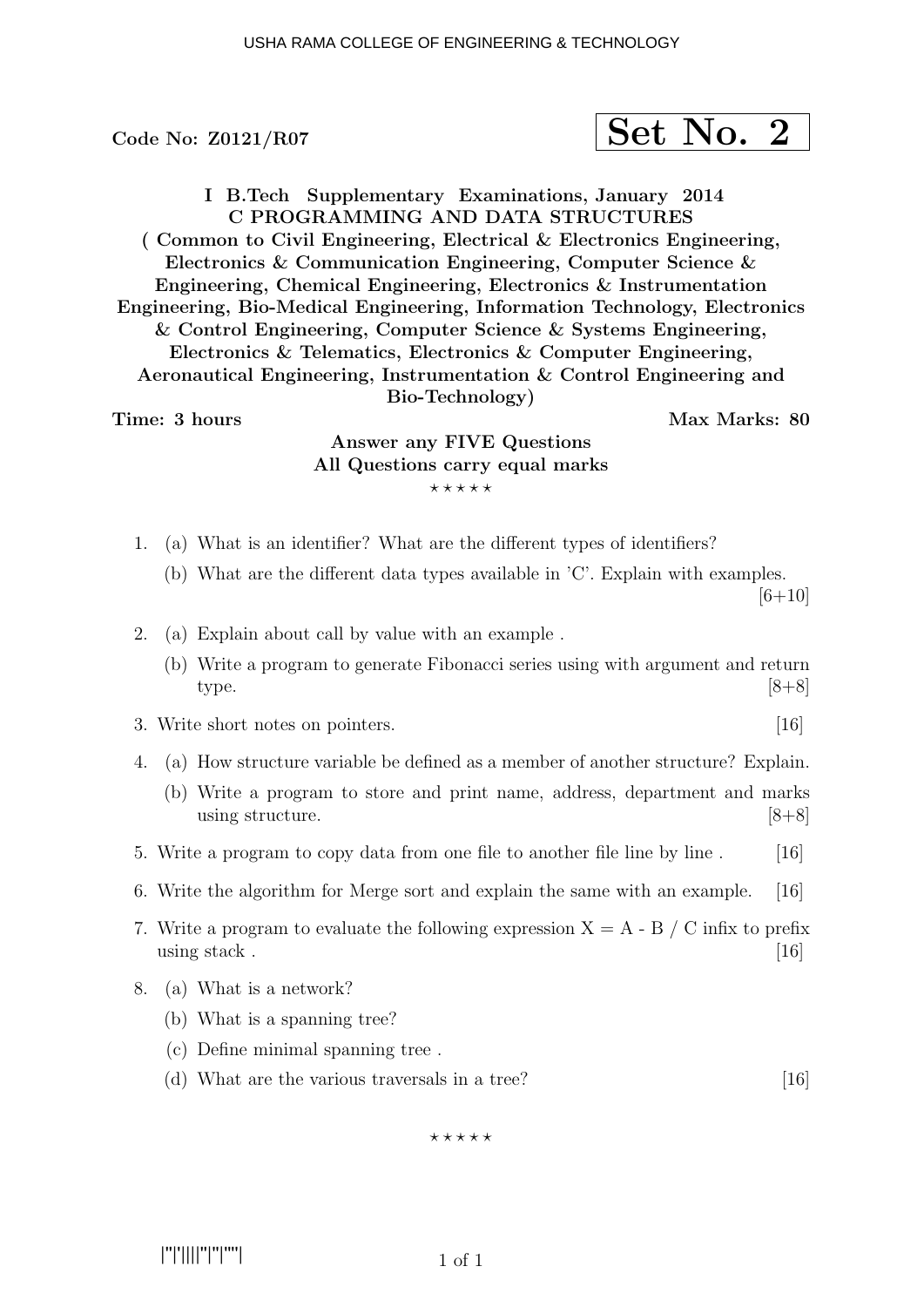# Code No:  $\text{Z0121/RO7}$  Set No. 3

I B.Tech Supplementary Examinations, January 2014 C PROGRAMMING AND DATA STRUCTURES ( Common to Civil Engineering, Electrical & Electronics Engineering, Electronics & Communication Engineering, Computer Science & Engineering, Chemical Engineering, Electronics & Instrumentation Engineering, Bio-Medical Engineering, Information Technology, Electronics & Control Engineering, Computer Science & Systems Engineering, Electronics & Telematics, Electronics & Computer Engineering, Aeronautical Engineering, Instrumentation & Control Engineering and Bio-Technology) Time: 3 hours and the set of the set of the Max Marks: 80

## Answer any FIVE Questions All Questions carry equal marks  $***$ \*\*

- 1. (a) What is the difference between while and do-while statement?
	- (b) Write a 'C' program to find the sum of series  $e = 1 + 1/1! + 1/2! + 1/3! + \dots + 1/N!$  [6+10]

### 2. What is the working of following functions

- $(a)$  ceil $(x)$
- $(b) exp(x)$
- $(c)$  rand $()$ (d) toascii(x)  $[16]$
- 3. Write short notes on pointers. [16]
- 4. Define Structure and write the general format for declaring and accessing members.  $|16|$
- 5. What are the advantages and disadvantages of sequential access file and explain its operations with an example ? [16]
- 6. Write a program to explain selection sort . Which type of technique does it belong. [16]
- 7. What difference between queue and circular queue ? Explain about circular queue operations ? [16]
- 8. Define binary tree. What are the application of binary tree? [16]

 $***$ \*\*

|''|'||||''|''|''''|